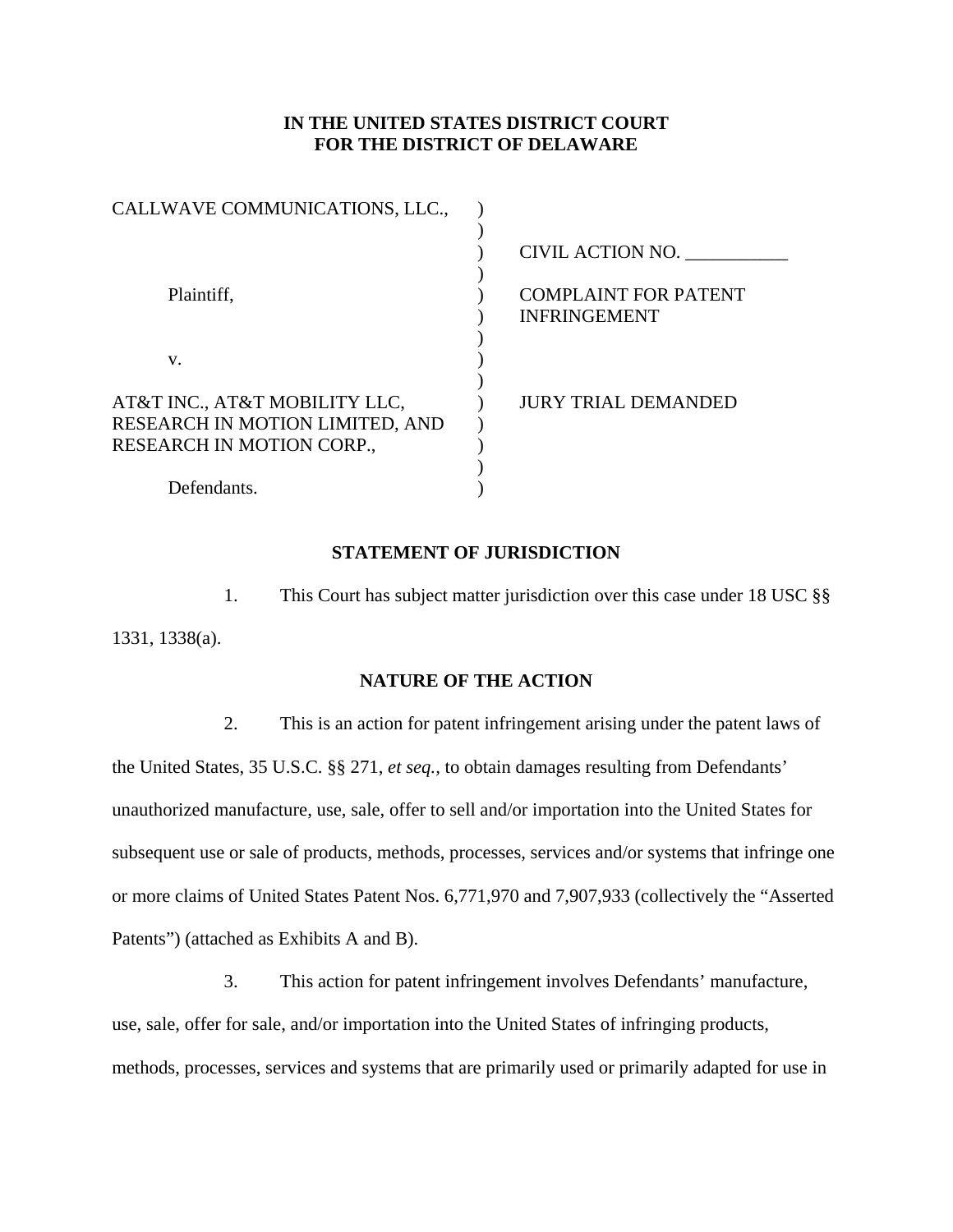consumer telephony services, including but not limited to the Defendants' family location and direct carrier billing services (collectively, "Accused Products").

#### **THE PARTIES**

4. Plaintiff CallWave Communications LLC ("CallWave") is a Delaware limited liability corporation with its principal place of business in Newton, Massachusetts.

5. Plaintiff CallWave is the assignee or exclusive licensee of all substantial rights, title and interest in and to the Asserted Patents.

6. Defendant AT&T Inc. is a Delaware corporation headquartered at 208 S Akard Street, Dallas, Texas.

7. Defendant AT&T Mobility LLC is a Georgia corporation headquartered at 1025 Lenox Park Blvd., Atlanta, Georgia. Collectively, AT&T Inc. and AT&T Mobility LLC will be referred to as "AT&T".

8. AT&T is in the business of providing communication functionalities including, but not limited to, mobile telephony services, location tracking, mapping and navigation services, and mobile app and content distribution and billing services.

9. Defendant Research In Motion Ltd. is a Canadian corporation headquartered at 295 Phillip Street, Waterloo Ontario, Canada.

10. Defendant Research In Motion Corp. is a Texas corporation headquartered at 122 W. John Carpenter Parkway, Suite 430, Irving Texas. Collectively, Research In Motion Ltd. and Research In Motion Corp. will be referred to as "RIM."

11. RIM is in the business of providing communication functionalities including, but not limited to, mobile telephony services, location tracking, mapping and navigation services, and mobile app distribution.

-2-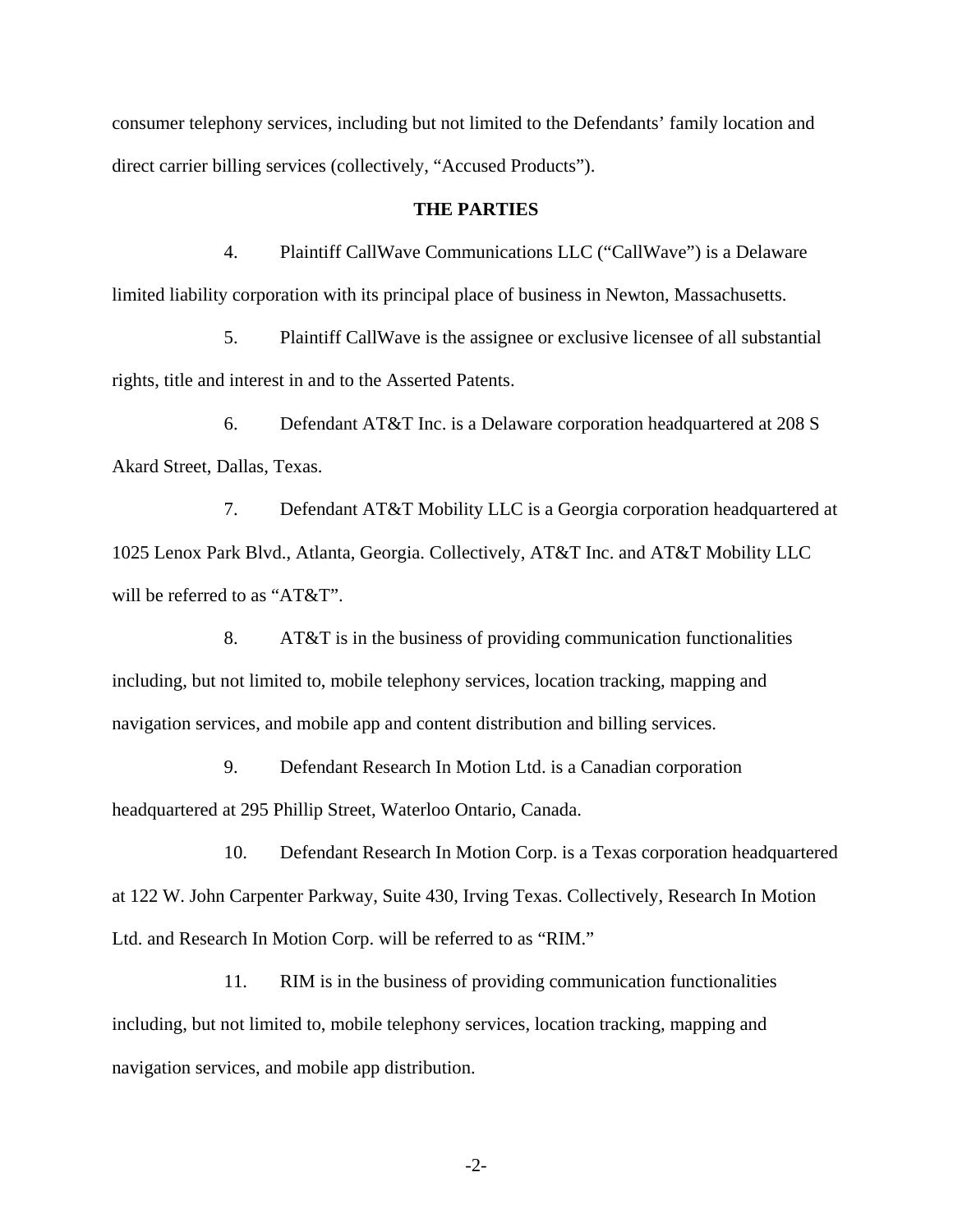12. Plaintiff has been and will continue to be harmed by Defendants' infringement of the Asserted Patents. Moreover, Defendants' unauthorized and infringing uses of Plaintiff's patented systems and methods have threatened the value of this intellectual property because Defendants' conduct results in Plaintiff's loss of its lawful patent rights to exclude others from making, using, selling, offering to sell and/or importing the patented inventions.

13. Defendants' disregard for Plaintiff's property rights threatens Plaintiff's relationships with potential licensees of Plaintiff's patents, including the Asserted Patents. The Defendants will derive a competitive advantage over any of Plaintiff's future licensees from infringing Plaintiff's patented technology.

#### **JURISDICTION AND VENUE**

14. This Court has jurisdiction over the subject matter of this patent infringement action pursuant to 28 U.S.C. §§ 1331 and 1338(a).

15. Defendants are subject to personal jurisdiction in the State of Delaware because they are incorporated in and/or regularly transact business in this judicial district by, among other things, on information and belief offering their products and services to customers, business affiliates and partners located in this judicial district. In addition, on information and belief the Defendants have committed acts of direct infringement of one or more of the claims of the Asserted Patents in this judicial district.

16. Venue is proper in this judicial district pursuant to 28 U.S.C. §§ 1391(b), 1391(c), and 1400(b) because the Defendants are subject to personal jurisdiction in this district, and have on information and belief committed acts of infringement in this district.

-3-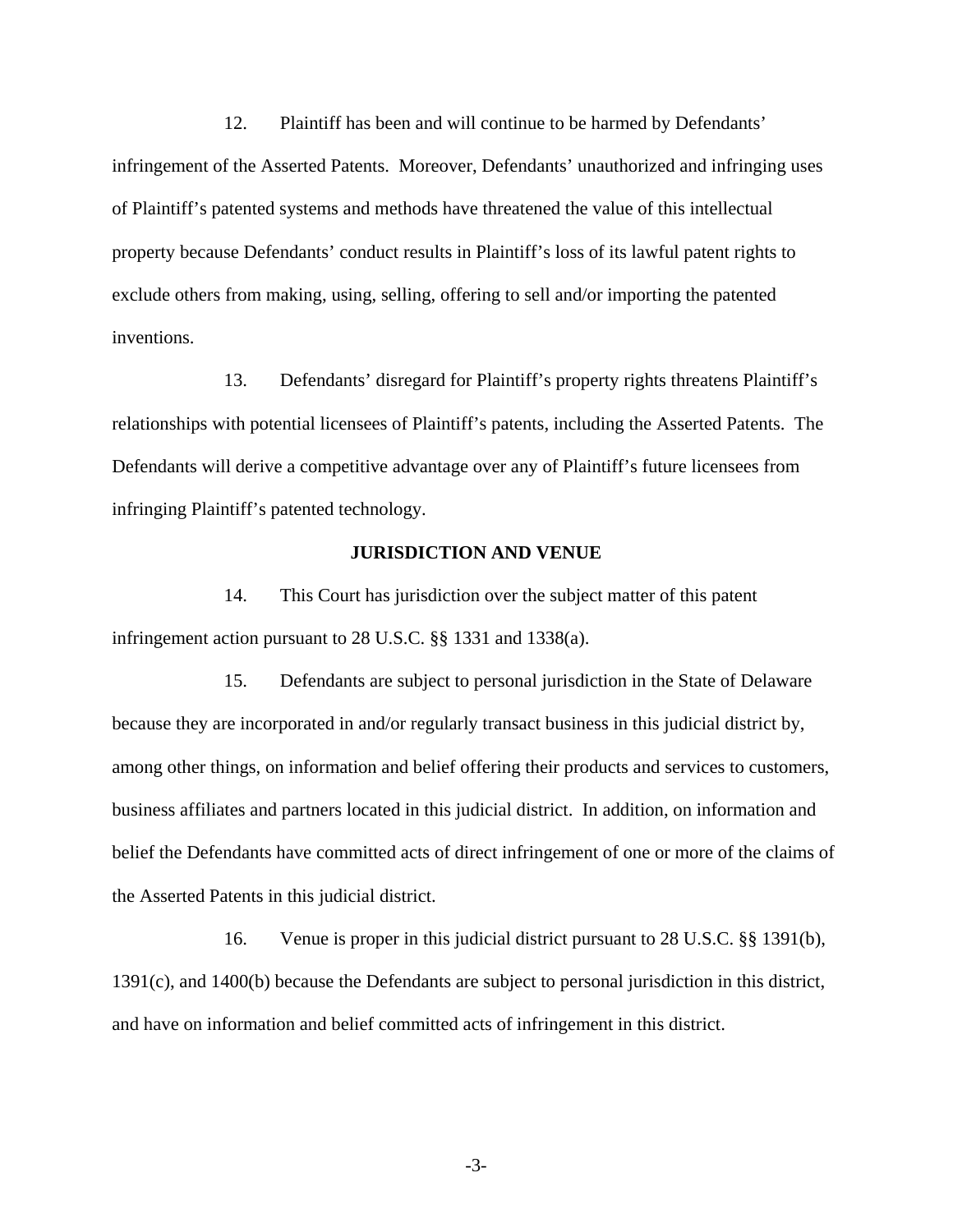#### **THE PATENTS-IN-SUIT**

17. United States Patent No. 6,771,970 is entitled "Location Determination System" and relates to systems and methods for locating mobile devices.

18. United States Patent No. 7,907,933 is entitled "Call Routing Apparatus" and relates to systems and methods of processing a payment over a network.

### **EXEMPLARY ACCUSED PRODUCTS**

19. RIM's Maps and Protect allow a user to locate one or more mobile devices. Protect locates the devices using GPS or other location services, and displays the location of the devices on a map. Maps allows users to determine the location of their mobile device, and displays the location on map.

20. RIM's App World is an online mobile app marketplace. It allows for online purchases made on the App World marketplace over the AT&T network to be billed directly to the purchaser's AT&T phone bill.

#### **DIRECT INFRINGEMENT OF UNITED STATES PATENT NO. 6,771,970**

21. Paragraphs 1 through 20 are incorporated by reference as if fully restated herein.

22. Plaintiff CallWave is the exclusive licensee of all substantial rights and interest in and to the 6,771,970 Patent.

23. RIM makes, uses, sells, offers to sell and/or imports into the United States for subsequent sale or use RIM's Maps and Protect.

24. On information and belief, RIM's Maps and Protect infringe, or employ systems, components and/or steps that make use of systems or processes that infringe, one or more of the claims of the 6,771,970 Patent.

-4-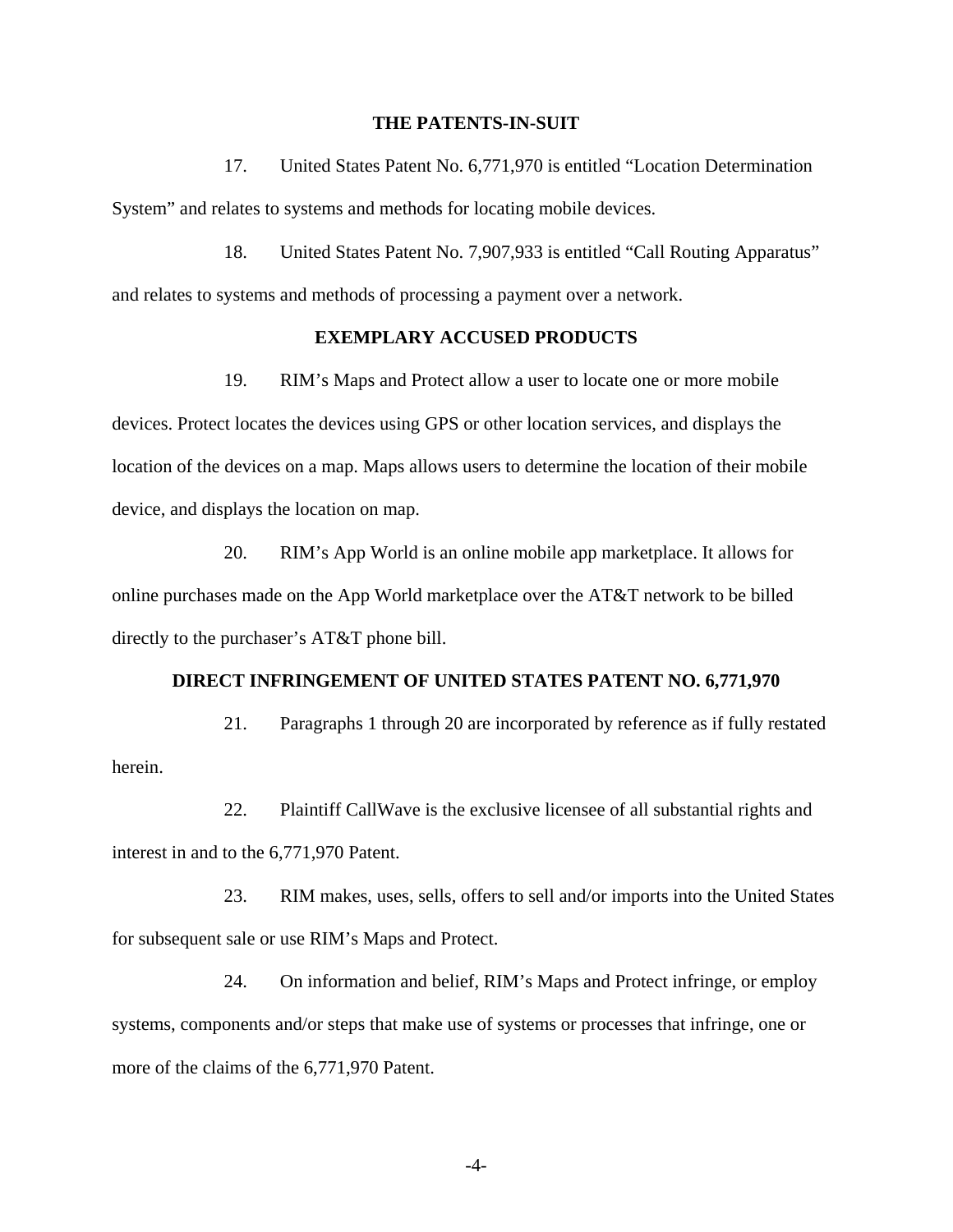25. RIM has infringed one or more of the claims of the 6,771,970 Patent through the aforesaid acts, and will continue to do so unless enjoined by this Court.

26. Plaintiff is entitled to recover damages adequate to compensate for the infringement.

# **DIRECT INFRINGEMENT OF UNITED STATES PATENT NO. 7,907,933**

27. Paragraphs 1 through 26 are incorporated by reference as if fully restated herein.

28. Plaintiff CallWave is the assignee and lawful owner of all right, title and interest in and to the 7,907,933 Patent.

29. Defendants make, use, sell, offer to sell and/or import into the United States for subsequent sale or use products, services, methods or processes that include the direct carrier billing functionality of the RIM App World on the AT&T network.

30. On information and belief, RIM infringes the 7,907,933 patent by providing direct carrier billing functionality of the RIM App World on the AT&T network.

31. On information and belief, AT&T infringes the 7,907,933 patent by providing direct carrier billing functionality for purchases on the RIM App World on the AT&T network.

32. RIM products that contain App World include the Curve, Bold, Torch, and Playbook.

33. The Defendants have infringed one or more of the claims of the 7,907,933 Patent through the aforesaid acts, and will continue to do so unless enjoined by this Court.

34. Plaintiff is entitled to recover damages adequate to compensate for the infringement.

-5-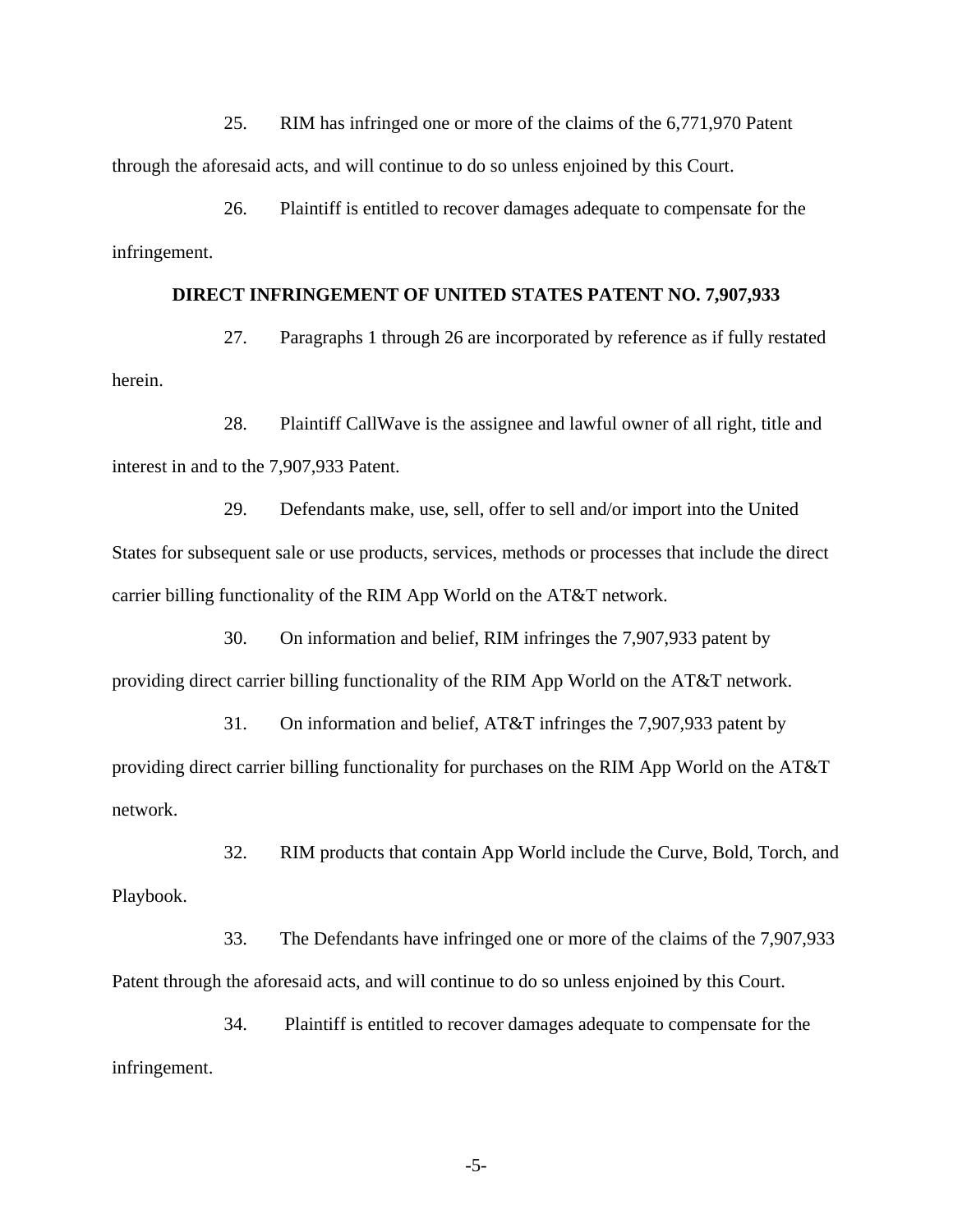**WHEREFORE**, Plaintiff prays for judgment against the Defendants, granting Plaintiff the following relief:

35. That this Court adjudge and decree that Defendants have infringed the Asserted Patents;

36. That this Court order an accounting, including a post-verdict accounting, to determine the damages to be awarded to Plaintiff as a result of the Defendants' infringement;

37. That this Court, pursuant to 35 U.S.C. § 284, enter an award to Plaintiff of such damages as it shall prove at trial against the Defendants that is adequate to compensate Plaintiff for said infringement, said damages to be no less than a reasonable royalty together with interest and costs;

38. That this Court assess pre-judgment and post-judgment interest and costs against the Defendants, together with an award of such interest and costs, in accordance with 35 U.S.C. § 284;

39. Grant to Plaintiff such other, further, and different relief as may be just and proper.

## **JURY DEMAND**

40. Plaintiff demands a trial by jury of all matters to which it is entitled to trial by jury pursuant to FED. R. CIV. P. 38.

-6-